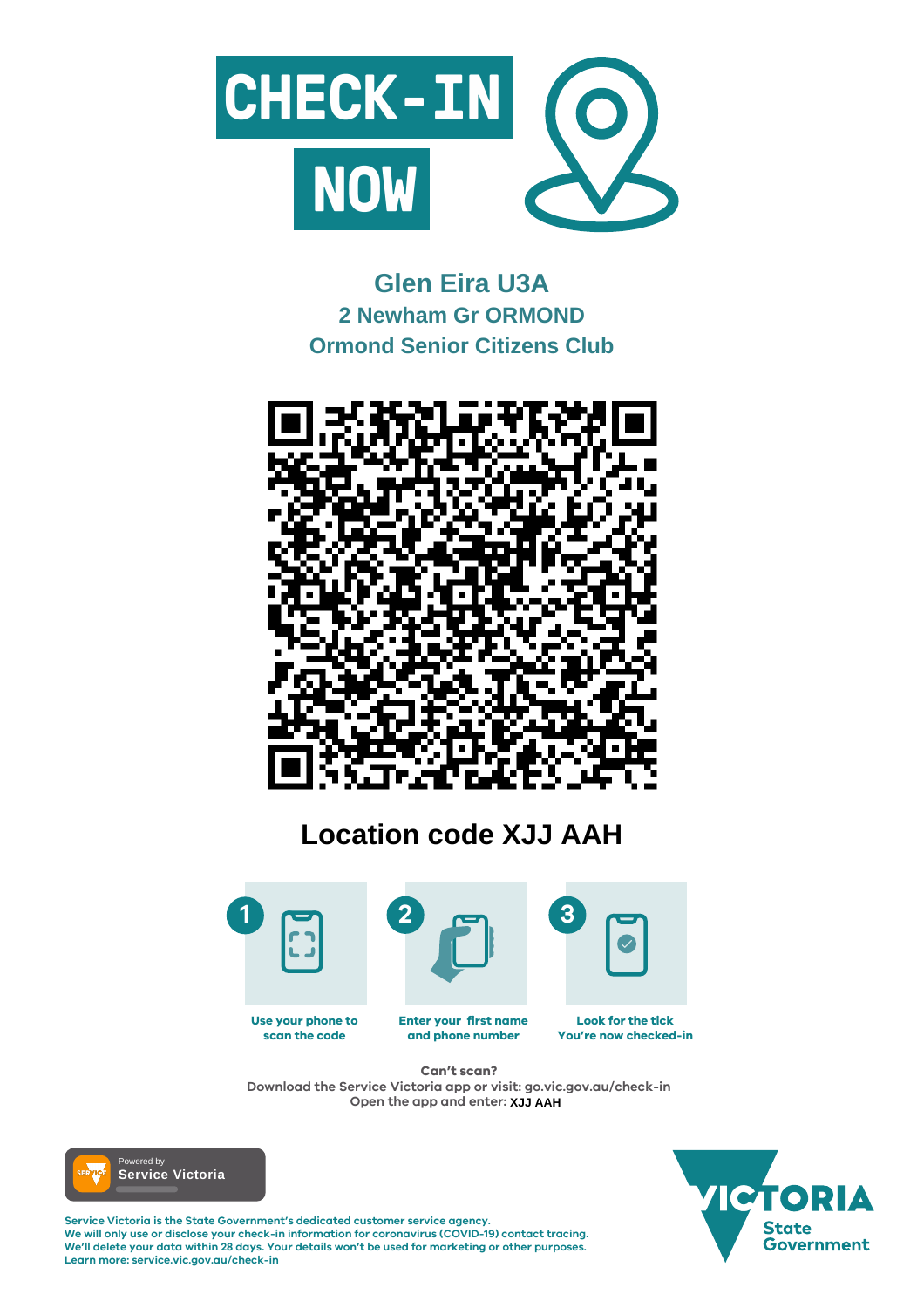## **CHECK-IN NOW**



**Ormond Senior Citizens Club** 



Unable to scan? Download the Service Victoria app and use code:

**HAA LLX** 

Learn more at service.vic.gov.au/check-in





**Scan code** with the Service **Victoria app** or your phone camera.

**Look for the** tick. You're now first name and phone number. checked in.

Service Victoria is the State Government's dedicated customer service gaency. We will only use or disclose your check-in information for coronavirus (COVID-19) contact tracing. We'll delete your data within 28 days. Your details won't be used for marketing or other purposes. Learn more: service.vic.gov.gu/check-in

**Enter vour** 





# **CHECK-IN NOW**



#### **Ormond Senior Citizens Club**



Unable to scan? Download the Service Victoria app and use code:

### **HAA LLX**

Learn more at service.vic.gov.au/check-in



**Scan code** with the Service **Victoria** app or your phone camera.

**Enter vour** first name and phone number.

**Look for the** tick. You're now checked in.

Service Victoria is the State Government's dedicated customer service gaency. We will only use or disclose your check-in information for coronavirus (COVID-19) contact tracing. We'll delete your data within 28 days. Your details won't be used for marketing or other purposes. Learn more: service.vic.gov.gu/check-in





# **CHECK-IN NOW**



#### **Ormond Senior Citizens Club**



Unable to scan? Download the Service Victoria app and use code:

### **HAA LLX**

#### Learn more at service.vic.gov.au/check-in





**Scan code** with the Service **Victoria app** or your phone camera.

**Enter vour** first name and phone number. **Look for the** tick. You're now checked in.

Service Victoria is the State Government's dedicated customer service gaency. We will only use or disclose your check-in information for coronavirus (COVID-19) contact tracing. We'll delete your data within 28 days. Your details won't be used for marketing or other purposes. Learn more: service.vic.gov.gu/check-in